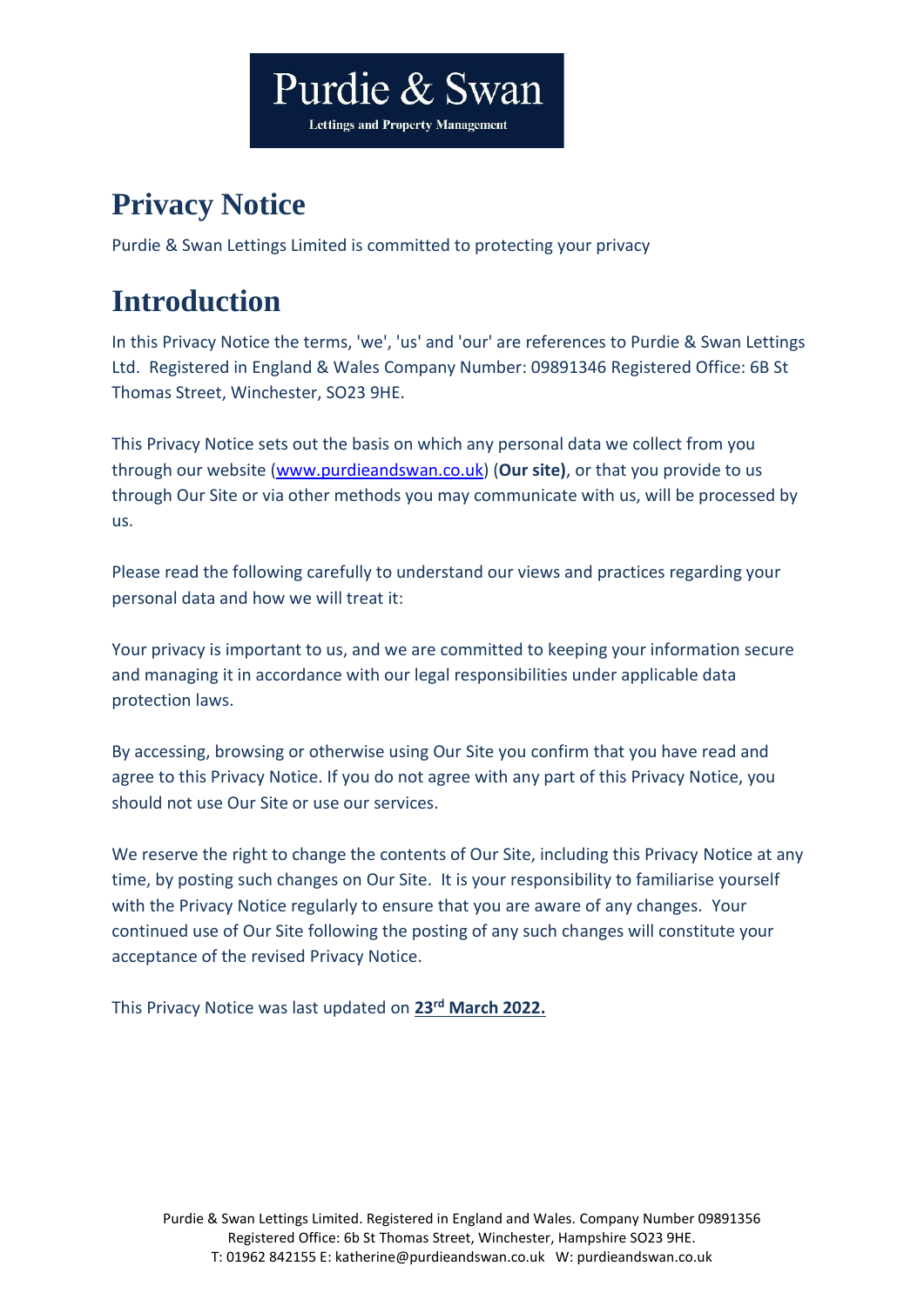### **What information is being collected if you are a prospective or existing customer?**

We may collect personal information from you in connection with your use of Our Site, including such personal information as:

- your name, email address, telephone number and property address when you register to arrange a viewing, register for property alerts, request a valuation or lettings consultation, or submit an enquiry;
- cookie data which relates to your use of Our Site;
- data sent from your browser to our server which may include:
	- o the time, date and duration of your visit to Our Site;
	- o the site from which you have come (the referral URL);
	- o the pages visited on Our Site; and
	- o your IP address.

We may also collect information from you in connection with a service or product provided to you by us, including personal information such as:

- your name, postal address, phone number, email address and details of your requirements where you engage us to provide estate agency services on your behalf either in branch, at your property, by telephone or by email;
- where appropriate your marital status, date of birth, nationality and tax status when you enter into a residential lettings agreement with us;
- financial or other identifiers including your bank account details, tax URN number and income/expenditure details where we manage a financial transaction for you, set up a standing order, or take payment for the services which we provide to you;
- your date of birth, nationality and other details from identity documents which you provide to us where we are required by law to carry out know your client anti-money laundering checks and right to rent checks and the results of those checks;
- proof that you have sufficient funds to pay any deposit required when you wish to make an offer to rent a property;
- evidence of the source of funds you will be using to rent a property, including for example, a copy of your bank statement or wage slips;
- evidence that you have the right to let a property where you are a landlord and instruct us to assist you.
- details of any mortgage or insurance, licensing documentation and service contracts which you have in place in relation to a property you wish to let where you are a landlord and we are providing you with letting services;
- your marital status, employment details, national insurance number, nationality, residential status, bank details and credit history when carrying out referencing and credit checks and the results of those checks;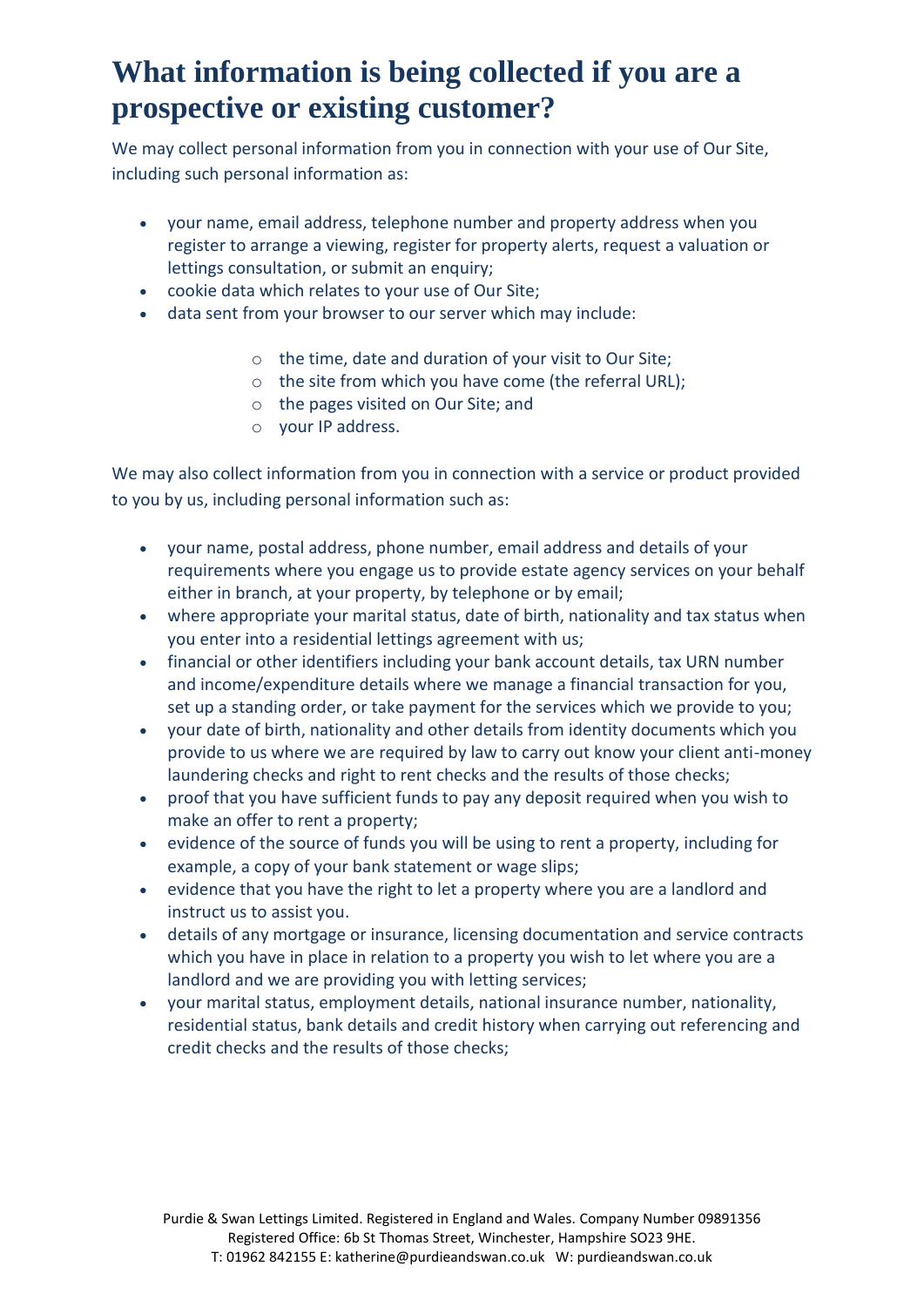- details relating to your property including photographs, floor plans, energy performance certificate ratings/ home reports, property description and survey results when you engage us to market a property for you;
- photographs of your property when we market your property to let, prepare an inspection report on the condition of your property, or when we prepare an inventory to record the condition of your property at the start or end of a tenancy;
- your contact details, move in and move out date, utility meter serial number and meter readings where you are a landlord or tenant, prior to a tenant moving in to a property and when the tenant moves out;
- your move in and move out date and details of the deposit you have paid where you are a tenant when registering or releasing any deposit from a deposit protection scheme;
- references relating to you, or information required to prepare a reference for you where you are a tenant; and
- your title, names, contact details, preferences for delivery methods, sex, civil/marital status, date of birth, nationality, occupation, employment and remuneration information (including salary/bonus schemes/overtime/sick pay/ other benefits) and employment history, bank account details, tax information, loans and credit commitments, personal credit history, sources of income and expenditure, family circumstances and details of dependents, confirmation of whether or not you smoke, any pre-existing mortgage and/ or insurance products and the terms and conditions relating to these, credit reference checks and details of the type of mortgage, insurance and/or protection you require where you are receiving mortgage, insurance and/or protection advice from us.

### **In what circumstances will your special data and criminal disclosures be collected?**

We may collect personal information from you which is of a sensitive nature. Where we do so we treat this information in accordance with the additional protection it is given under data protection laws. Where you ask us to help you with your insurance needs, we may ask you information about your ethnic origin, your health and medical history (including the health and medical history of your family where appropriate) (**Special Data**). We will record and use your Special Data in order to make enquiries of insurance providers in relation to insurance products that may meet your needs and to provide you with advice regarding the suitability of any product that may be available to you.

If you have parental responsibility for children under the age of 16 it is also very likely that we will record information on our systems that relates to those children and potentially, to their Special Data.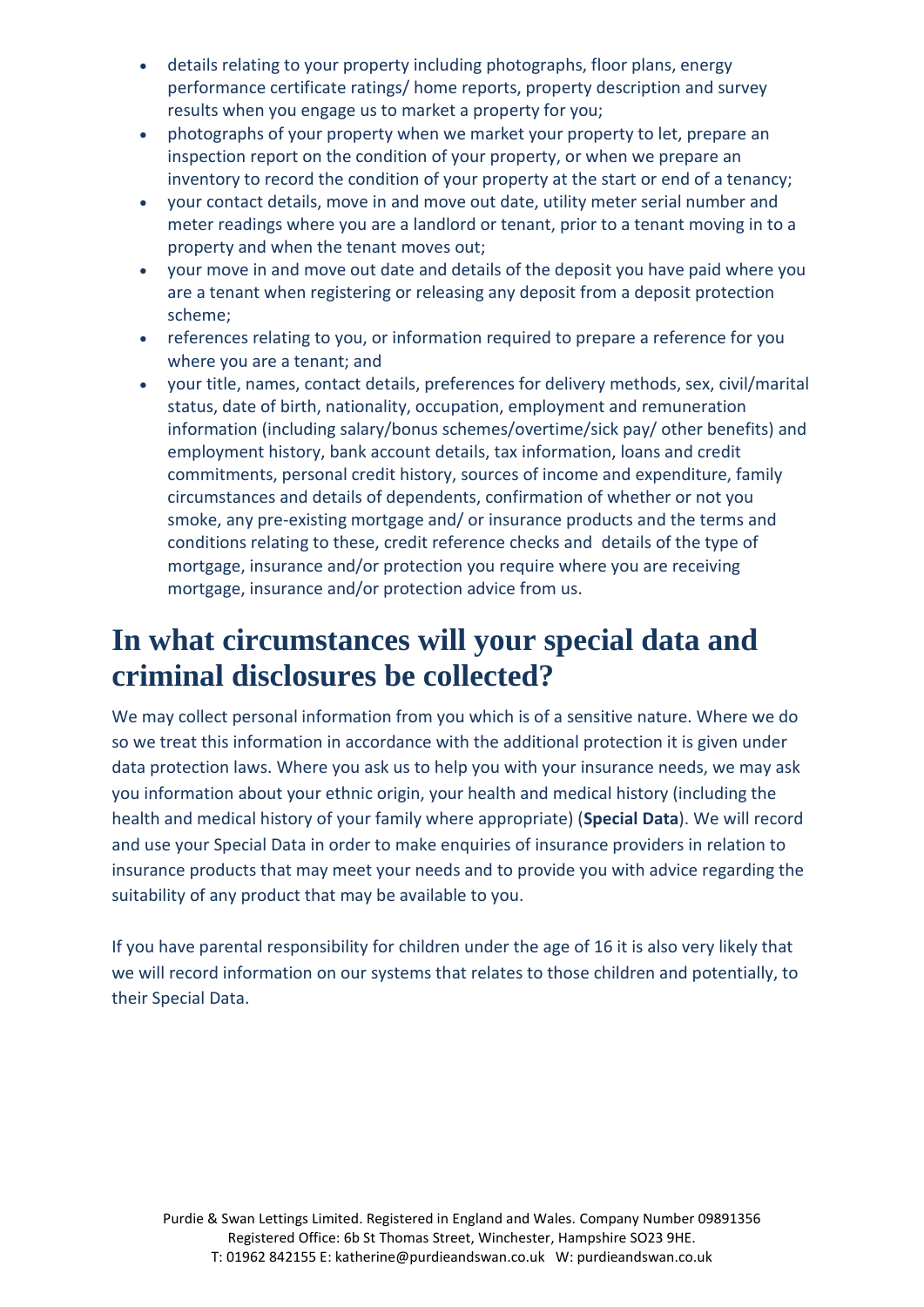The arrangement of certain types of insurance may involve disclosure by you to us of information relating to historic or current criminal convictions or offences. This is relevant to insurance related activities such as underwriting, claims and fraud management.

When we process your Special Data and any Criminal Disclosures we do so on the basis that it is in the substantial public interest to be able to provide vital insurance products as permitted by UK data protection related laws and regulations from time to time. Information on Special Data and Criminal Disclosures must be capable of being exchanged freely between insurance intermediaries such as us and insurance providers, to enable customers to secure the important insurance protection that they require.

### **Use of the information we collect**

Your information will be used by us in connection with the following purposes:

#### **Providing You with Services:**

- To provide you with the letting agency services which you have asked us to provide, including but not limited to:
	- $\circ$  helping you to let your property, or to find a property to purchase;
	- o valuing your property;
	- o letting services;
- to protect a tenant's deposit by registering it with a deposit protection scheme;
- to take payment from you for the services which we provide;
- to arrange and carry out viewings;
- to process the receipt and payment of rent, maintenance and tax for you if a property is being let;
- to arrange an energy performance certificate or home report inspection for you;
- to arrange an inventory check or to prepare a report on the condition of a property if it is being let;
- to ensure that utilities are in place and that utility companies and local authorities are able to contact you for billing purposes when you move into a property;
- to carry out tenant referencing and credit checks to assess if you are creditworthy before you move in to a property. To carry out such checks, your personal information may be shared with credit referencing companies, please refer to the Disclosure of Information section below for further details;
- to better understand your requirements and provide you with services specific to your needs;
- to improve the services we offer by analysing your personal information so we better understand how you use our services;
- to keep client records up to date;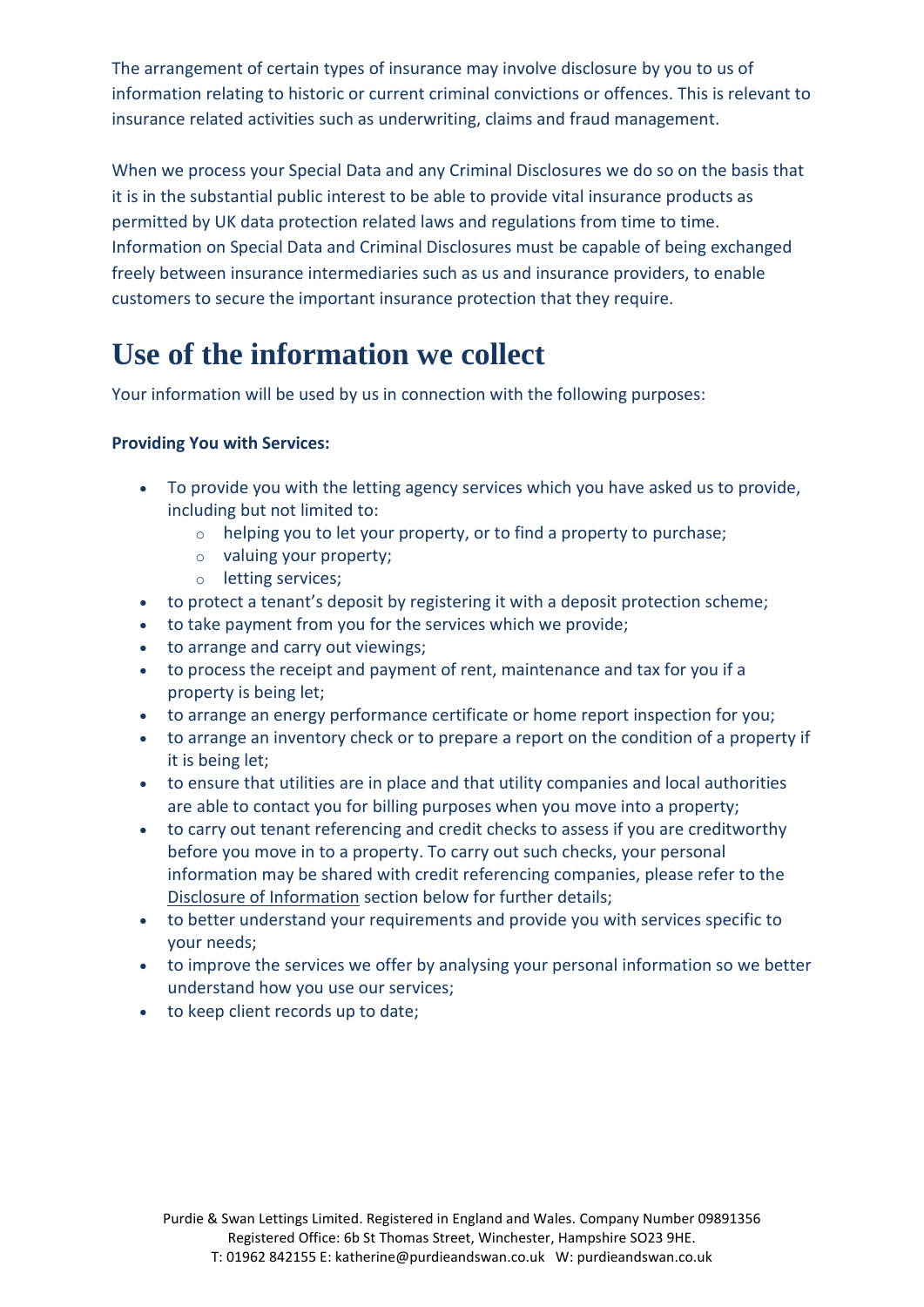#### **Responding to Your queries:**

- to help answer any questions which you have asked one of our agents or staff members;
- to provide you with a quote for our services;

#### **Improving Our Site:**

- to analyse cookie and website usage data to keep improving Our Site;
- to allow us to customise the content which is presented to you based on your likely interests;

#### **Legal and Regulatory Obligations:**

- to comply with applicable laws where we are obliged to retain and/or disclose certain information;
- to investigate or address claims or complaints relating to your use of our services;
- for internal and external auditing purposes;
- to carry out anti-money laundering checks;
- to carry out right to rent checks;

#### **Other:**

- to transfer information to any entity which may acquire rights in us;
- to collect a debt which is owed to us; and
- for onward referencing where you are a tenant.

### **The legal basis upon which we deal with your information**

Wherever we collect or use your personal information, we will make sure we do this for a valid legal reason. This will be for at least one of the following purposes:

- *because it is necessary to fulfil the terms of our contract with you*
- *because it is necessary to support the legitimate interests of our business in operating Our Site and providing letting agency services efficiently to meet your needs* - in all such cases, we will look after your information at all times in a way that is proportionate and respects your privacy rights and you have a right to object to processing as explained in the section on Your Rights below;
- *to meet responsibilities we have to our regulators, tax officials, law enforcement, or otherwise meet our legal responsibilities*
- *where we have obtained a clear consent from you* we will always make it clear when we need your consent and how you can change your permissions at any time thereafter.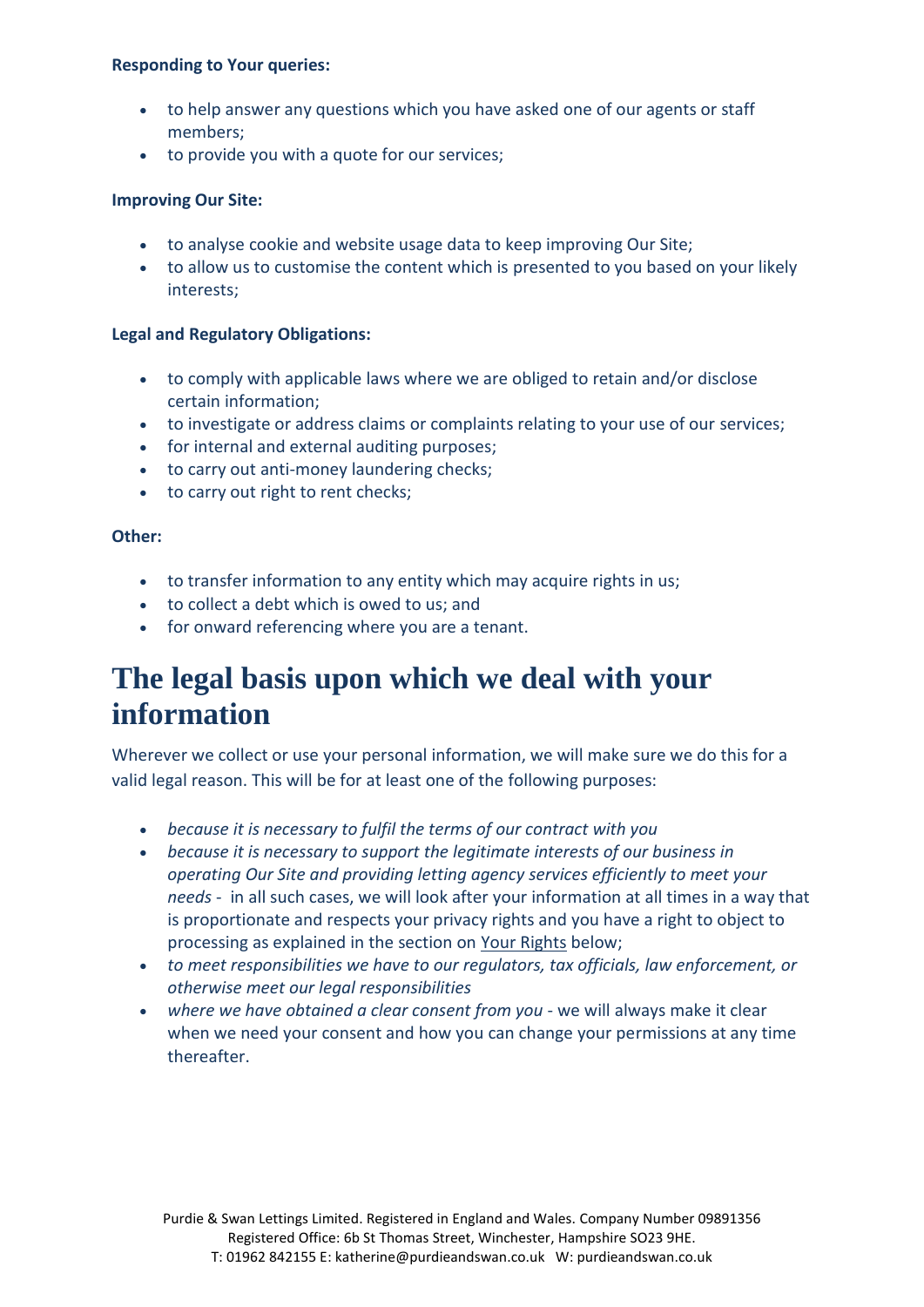If you would like to know more about the legal reasons or legitimate interests that apply to a particular way in which we use personal information you can contact us at any time.

What is the source of the information we collect?

The majority of the personal information which we collect will have been voluntarily provided by you, however we may also obtain your personal data from other sources including:

- third parties including credit reference agencies, law enforcement/regulatory bodies, companies providing commercially available databases, social networks (such as Facebook), introducer companies who have referred you to us for the delivery of services, your employer, your solicitor, trustees or your attorney;
- online property portals such as Rightmove and Zoopla; and
- other publically available sources such as Companies House, the electoral roll and HM Land Registry.

### **Data retention**

The personal information that you provide will be retained by us in accordance with applicable laws. However, we will take reasonable steps to destroy or de-identify personal information we hold if it is no longer needed for the purposes set out above. We will only hold your personal information on our systems for as long as is necessary for the relevant purpose for which it was collected.

### **Disclosure of information**

The information you provide to us will be held on our computers in the UK and may be accessed by or given to our staff for the purposes set out in this Privacy Notice or for other purposes approved by you.

We may also disclose your information to the third parties listed below for the following purposes:

- service providers who need to know the information in order to provide us or you with a product or service including our approved contractors for the purpose of carrying out maintenance or gas safety checks at your property, surveyors where you or your mortgage provider require a homebuyers or structural survey to be carried out, your conveyancer, mortgage or insurance adviser;
- law enforcement bodies and/or other regulatory entities in order to comply with any legal obligation or court order including the police, HMRC and local authorities;
- third parties we work with as part of providing our services and their associated companies and sub-contractors, including (but not limited to) inventory clerks,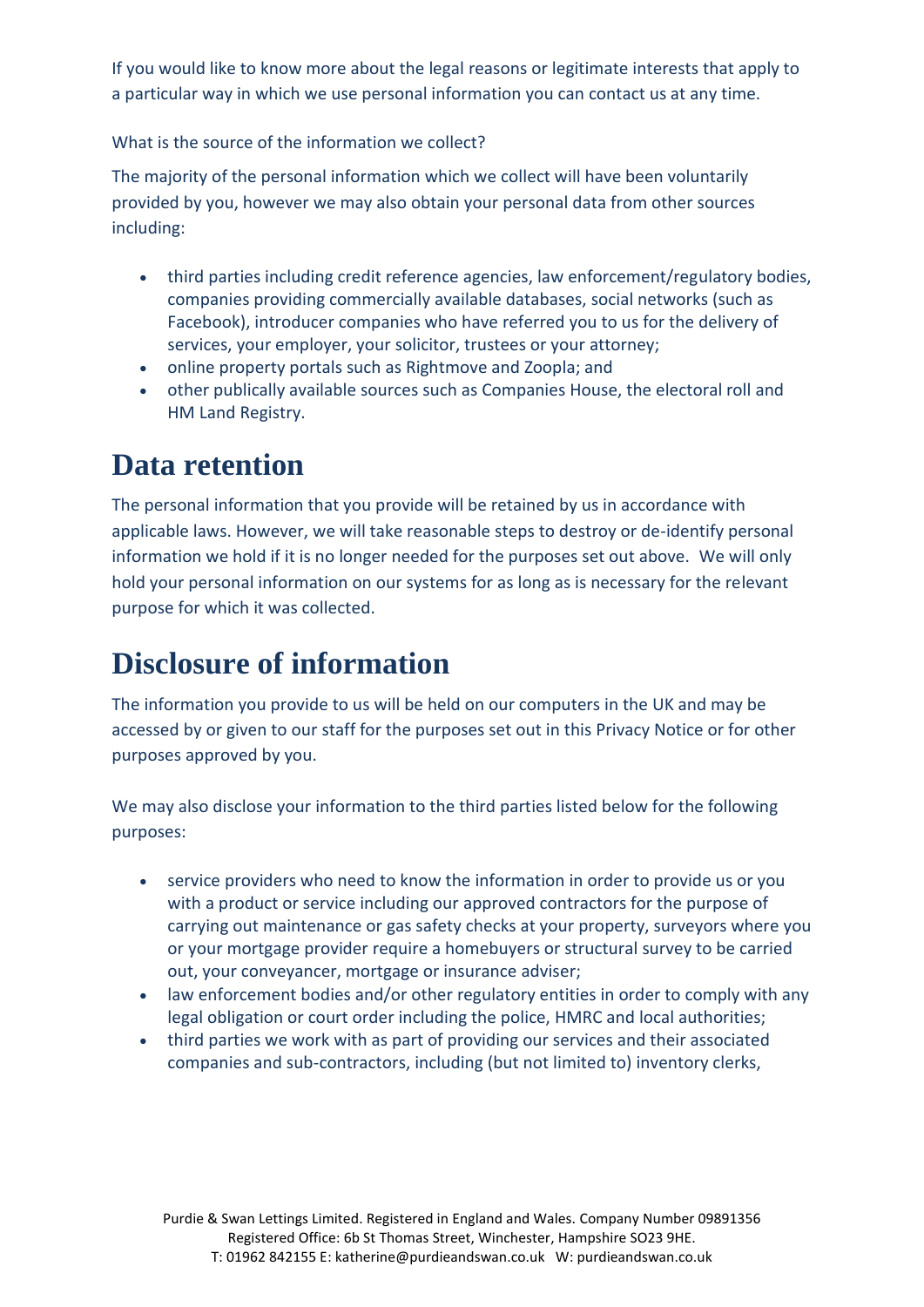photographers, utility companies, marketing and transactional communication companies, energy performance certificate companies, companies that facilitate electronic signature of documents and relocation agents;

- referencing companies to check your creditworthiness and to help prevent fraud and money laundering, the check will leave a soft ID footprint on your credit file which should not affect your credit rating;
- debt collection companies to assist us in collecting any monies which you owe to us where payment is overdue;
- our professional advisers, for the purpose of assisting us to better manage, support or develop our business and comply with our legal and regulatory obligations;
- third parties as necessary in the event of a claim or dispute relating to the use of our services;
- if we are providing you with letting services we may share your personal information with: the landlord, tenant or their guarantor to comply with our legal obligations, including our obligation to keep the landlord fully informed where we manage a property on their behalf and to allow you to contact each other directly in circumstances where the landlord is managing the property;
- Computershare Investor Services Plc. trading as The DPS/ Deposit Protection Service for the purpose of providing a tenancy deposit protection scheme;

These parties may be located in the UK or elsewhere in the world where different privacy laws may apply which may not offer the same level of protection as UK law. We only make these arrangements or transfers where we are satisfied that adequate levels of protection are in place to protect any information held in that country and that the service provider acts at all times in compliance with applicable privacy laws.

# **Marketing**

We may use the information you provide us with to keep you informed about products or services which we provide and which we believe you may be interested in. Where we conduct marketing we do so in accordance with applicable laws.

Where you contact us through the 'contact' page of Our Site, or make an enquiry in branch or on the phone to us, we will use the details you have supplied to us to provide you with our general property marketing by email unless you choose to 'opt-out' of these communications. If you do 'opt-out' then we will not send you information relating to our general property marketing by email. We may however contact you in future by phone where we reasonably believe (on the basis of services that we are providing to you) that there are additional, different services which you may be interested in. This may be, for example when we are assisting you with your search for a property, or agreed a tenancy. We rely on legitimate interests as a lawful basis for processing your information to conduct any marketing and we ensure you always have the right to opt-out of receiving marketing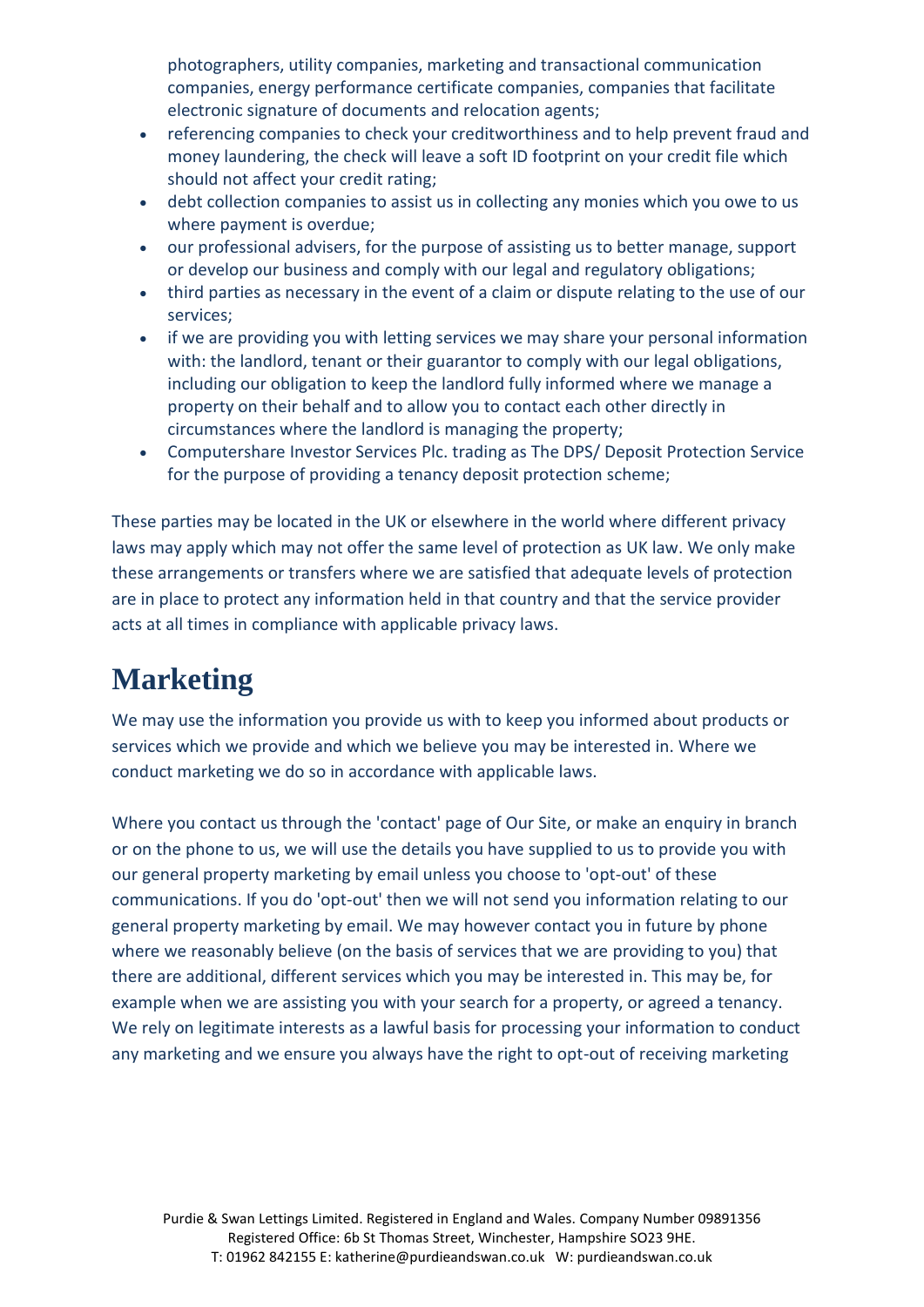communications from us. **If you wish to never receive any form of marketing communication from us you can let us know by contacting us (using the details provided below).**

Other than as explained above, we do not pass on your information to other companies for their own marketing purposes.

If, at any time, you prefer not to receive further communications from us you will have the ability to unsubscribe from such communications by contacting us.

### **Security**

We employ security measures which aim to protect the information provided by you from access by unauthorised persons and against unlawful processing, accidental loss, destruction or damage.

We also expect you to take reasonable steps to safeguard your own privacy when transferring information to us, such as not sending confidential information over unprotected email, ensuring email attachments are password protected or encrypted and only using secure methods of postage when original documentation is sent to us.

# **Your rights**

Subject to certain exemptions, and in some cases dependent upon the processing activity we are undertaking, you have certain rights in relation to your personal information.

**To access personal information -** You have a right to request that we provide you with a copy of your personal information that we hold and you have the right to be informed of; (a) the source of your personal information; (b) the purposes, legal basis and methods of processing; (c) the data controller's identity; and (d) the entities or categories of entities to whom your personal information may be transferred.

**To rectify / erase personal information -** You can also request that we erase your personal information in the following limited circumstances: where it is no longer needed for the purposes for which it was collected; or where you have withdrawn your consent (where the data processing was based on consent); or following a successful right to object (see right to object); or where it has been processed unlawfully; or to comply with a legal obligation to which we are subject.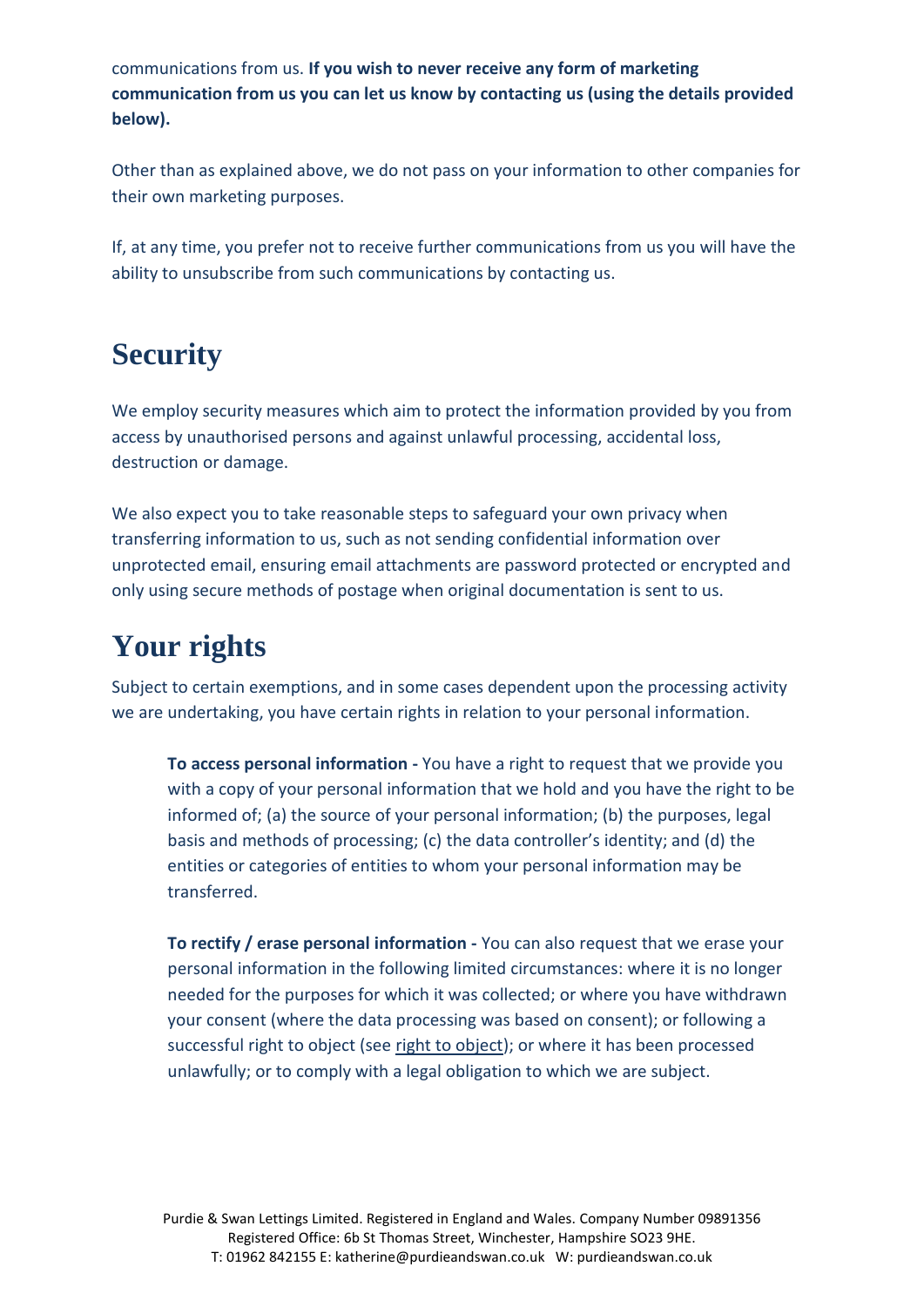We are not required to comply with your request to erase personal information if the processing of your personal information is necessary: for compliance with a legal obligation; or for the establishment, exercise or defence of legal claims.

**To restrict the processing of your personal information -** You can ask us to restrict the processing of your personal information, but only where: its accuracy is contested, to allow us to verify its accuracy; or the processing is unlawful, but you do not want it erased; or it is no longer needed for the purposes for which it was collected, but you still need it to establish, exercise or defend legal claims; or you have exercised the right to object, and verification of overriding grounds is pending.

**To transfer your personal information – You can ask us to transfer your personal** information to you in a structured, commonly used, machine readable format, or you can ask to have it transferred directly to another data controller, but in each case only where: the processing is based on your consent or on the performance of a contract with you; and the processing is carried out by automated means.

**To object to the processing of your personal information – You can object to any** processing of your personal information which has our legitimate interests as its legal basis, if you believe your fundamental rights and freedoms outweigh our legitimate interests.

**To object how we use your personal information for direct marketing purposes –** You can request that we change the manner in which we contact you for marketing purposes. You can request that we do not transfer your personal information to unaffiliated third parties for the purposes of direct marketing or any other purposes.

**To lodge a complaint with your local supervisory authority -** You have a right to lodge a complaint with your local supervisory authority (the contact details for which are set out in the Complaints section of this Privacy Notice) if you have concerns about how we are processing your personal information.

We ask that you please attempt to resolve any issues with us first, although you have a right to contact your supervisory authority at any time.

If you wish to access any of the above mentioned rights, we may ask you for additional information to confirm your identity and for security purposes, in particular before disclosing personal information to you. We reserve the right to charge a fee where permitted by law, for instance if your request is manifestly unfounded or excessive.